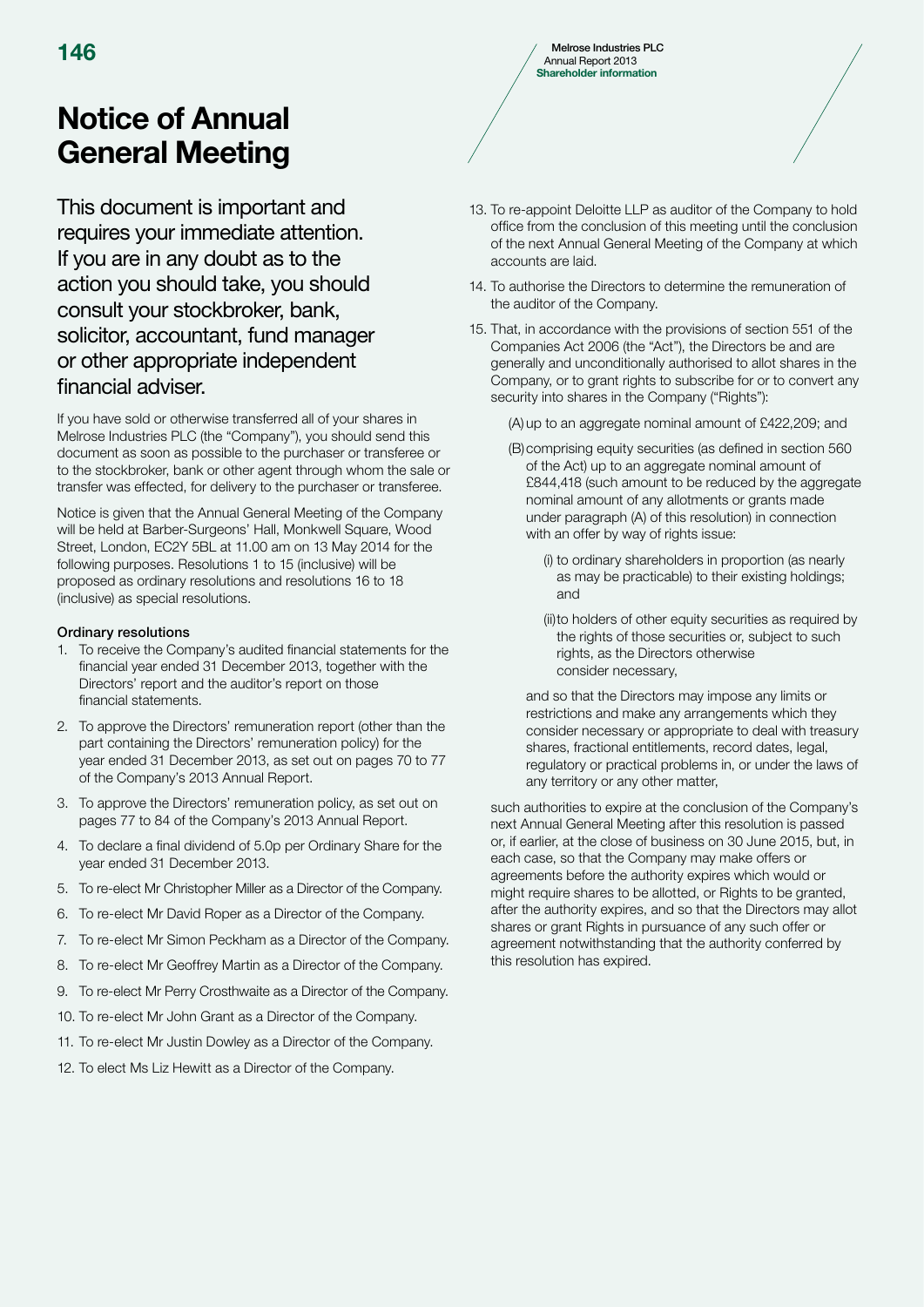Melrose Industries PLC<br>
Annual Report 2013 Shareholder information

#### Special resolutions

- 16. That, subject to the passing of resolution 15, in accordance with the provisions of sections 570 and 573 of the Act, the Directors be and are generally empowered to allot equity securities (as defined in section 560 of the Act) for cash pursuant to the authorities granted by resolution 15 as if section 561(1) of the Act did not apply to any such allotment provided that this power shall be limited:
	- (A) to the allotment of equity securities in connection with an offer of equity securities (but in the case of an allotment pursuant to the authority granted under paragraph (B) of resolution 15, such power shall be limited to the allotment of equity securities in connection with an offer by way of rights issue only):
		- (i) to ordinary shareholders in proportion (as nearly as may be practicable) to their existing holdings; and
		- (ii) to holders of other equity securities, as required by the rights of those securities or, subject to such rights, as the Directors otherwise consider necessary,

 and so that the Directors may impose any limits or restrictions and make any arrangements which they consider necessary or appropriate to deal with treasury shares, fractional entitlements, record dates, legal, regulatory or practical problems in, or under the laws of any territory or any other matter; and

 (B) to the allotment (otherwise than in the circumstances set out in paragraph (A) of this resolution) of equity securities pursuant to the authority granted by paragraph (A) of resolution 15 up to an aggregate nominal amount of £63,331,

 such power to expire at the conclusion of the Company's next Annual General Meeting after this resolution is passed or, if earlier, at the close of business on 30 June 2015, but so that the Company may make offers or agreements before the power expires, which would or might require equity securities to be allotted after the power expires and so that the Directors may allot equity securities in pursuance of any such offer or agreement notwithstanding that the power conferred by this authority has expired.

- 17. That the Company be and is generally and unconditionally authorised to make one or more market purchases (as defined in section 693 of the Act) of Ordinary Shares in the capital of the Company provided that:
	- (A) the maximum aggregate number of Ordinary Shares authorised to be purchased is 107,176,133;
	- (B) the minimum price which may be paid for an Ordinary Share shall not be less than the nominal value of an Ordinary Share at the time of such purchase;

 (C) the maximum price which may be paid for an Ordinary Share is not more than the higher of:

- (i) 105% of the average of the middle market quotation for an Ordinary Share as derived from the Daily Official List of the London Stock Exchange for the five business days immediately preceding the day on which the Ordinary Share is purchased; and
- (ii) the higher of the price of the last independent trade and the highest current independent bid on the trading venue where the purchase is carried out,

in each case, exclusive of expenses;

- (D) this authority shall expire at the conclusion of the Company's next Annual General Meeting after this resolution is passed or, if earlier, at the close of business on 30 June 2015;
- (E) the Company may make a contract of purchase of Ordinary Shares under this authority which would or might be executed wholly or partly after the expiry of this authority, and may make a purchase of Ordinary Shares in pursuance of any such contract; and
- (F) any Ordinary Shares purchased pursuant to this authority may either be held as treasury shares or cancelled by the Company, depending on which course of action is considered by the Directors to be in the best interests of shareholders at the time.
- 18. That a general meeting other than an Annual General Meeting may be called on not less than 14 clear days' notice.

#### Recommendation

The Board believes that each of the resolutions to be proposed at the Annual General Meeting is in the best interests of the Company and its shareholders as a whole. Accordingly, the Directors unanimously recommend that ordinary shareholders vote in favour of all of the resolutions proposed, as the Directors intend to do in respect of their own beneficial holdings.

#### By order of the Board

Adam Westley Company Secretary 4 April 2014

Registered Office: 11th Floor Colmore Plaza 20 Colmore Circus Queensway **Birmingham** West Midlands B4 6AT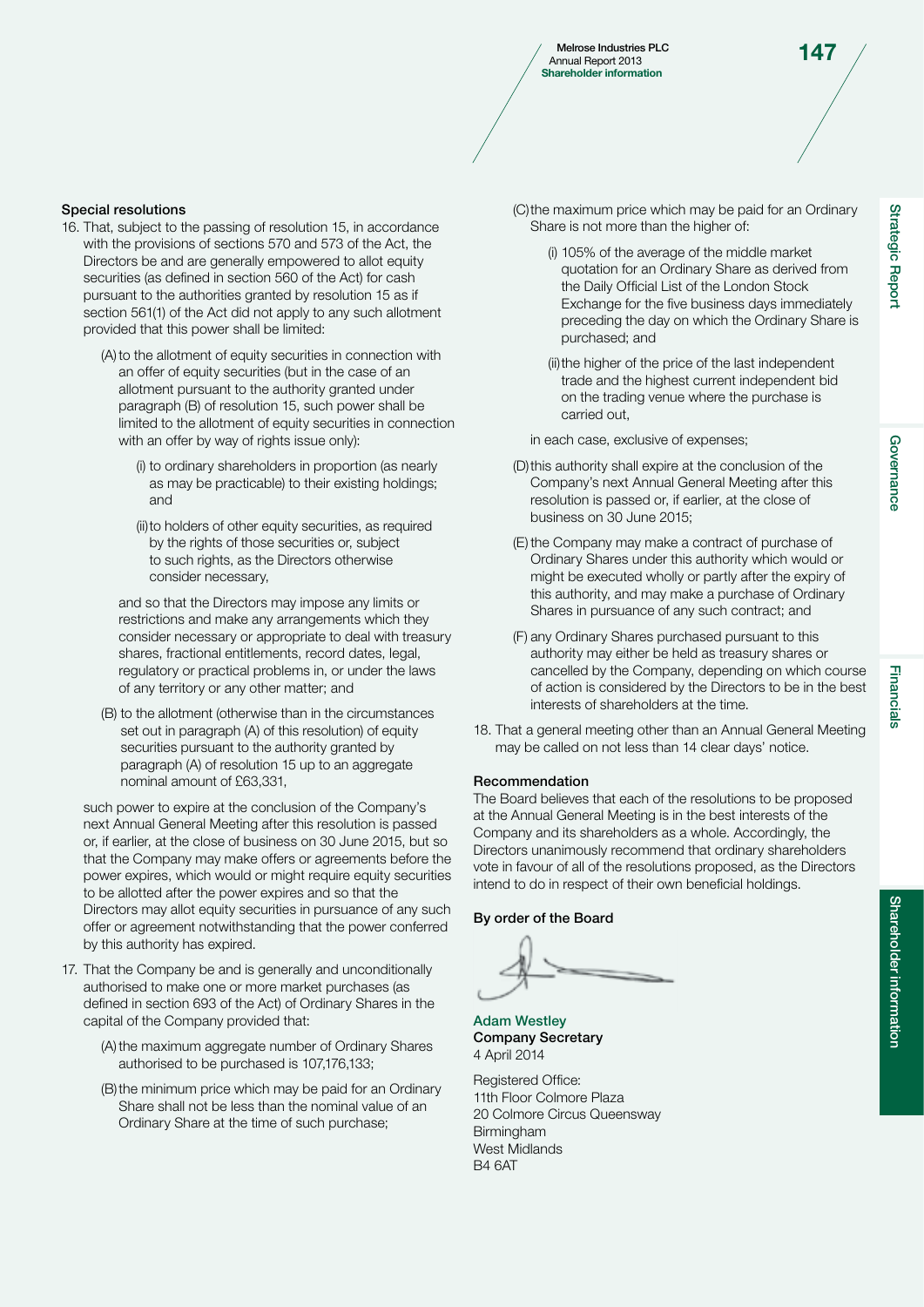# Notice of Annual General Meeting continued  $\sim$  148 Melrose Industries PLC

# Explanatory notes to the proposed resolutions

Resolutions 1 to 15 (inclusive) are proposed as ordinary resolutions, which means that for each of those resolutions to be passed, more than half the votes cast must be cast in favour of the resolution. Resolutions 16 to 18 (inclusive) are proposed as special resolutions, which means that for each of those resolutions to be passed, at least three-quarters of the votes cast must be cast in favour of the resolution.

#### Resolution 1 – Receipt of 2013 Annual Report and financial statements

The Directors are required to lay the Company's financial statements and the Directors' and auditor's reports on those financial statements (collectively, the "Annual Report") before shareholders each year at the Annual General Meeting ("AGM").

#### Resolutions 2 and 3 – Approval of Directors' remuneration report and Directors' remuneration policy

Following changes to the Act and in line with new regulations which came into effect on 1 October 2013, the Directors' remuneration report (the "Directors' Remuneration Report") is now presented in three sections:

- the annual statement from the Chairman of the Remuneration Committee;
- the annual report on remuneration; and
- the Directors' remuneration policy.

The annual statement from the Chairman of the Remuneration Committee, set out on pages 70 and 71 of the 2013 Annual Report, summarises, for the year ended 31 December 2013, the major decisions taken on Directors' remuneration, any substantial changes relating to Directors' remuneration made during the year and the context in which those changes occurred and decisions that have been taken.

The annual report on remuneration, set out on pages 72 to 77 of the 2013 Annual Report, provides details of the remuneration paid to Directors in respect of the year ended 31 December 2013, including base salary, taxable benefits, short-term incentives (including percentage deferred), long-term incentives vested in the year, pension-related benefits, any other items in the nature of remuneration and any sum(s) recovered or withheld during the year in respect of amounts paid in earlier years.

The Directors' remuneration policy, set out on pages 77 to 84 of the 2013 Annual Report, provides details of the Company's proposed policy on Directors' remuneration (including the proposed policy on payments for loss of office).

Annual Report 2013 Shareholder information

The Directors' Remuneration Report (other than the part containing the Directors' remuneration policy) is subject to an annual advisory shareholder vote by way of an ordinary resolution; Resolution 2 is to approve the Directors' Remuneration Report (other than the part containing the Directors' remuneration policy).

The Directors' remuneration policy is subject to a binding shareholder vote by way of an ordinary resolution, at least once every three years; Resolution 3 is to approve the Directors' remuneration policy. The Directors' remuneration policy will, subject to shareholder approval, take effect from the conclusion of the AGM. Payments (including payments for loss of office) will continue to be made to the current and any former Directors in line with existing contractual arrangements until this time.

Once the Directors' remuneration policy takes effect, all remuneration payments and payments for loss of office made by the Company to the current and any former Directors must be consistent with the Directors' remuneration policy or, if inconsistent with the Directors' remuneration policy, must have been separately approved by way of an ordinary resolution of the shareholders in accordance with the relevant provisions of the Act.

If the Directors' remuneration policy is approved and remains unchanged, it will be valid for up to three years without a new shareholder approval. If the Company wishes to change the Directors' remuneration policy, it must first seek the approval of the proposed revised Directors' remuneration policy from the shareholders before it can implement the proposed new Directors' remuneration policy.

If the Directors' remuneration policy is not approved for any reason, the Company will, if and to the extent permitted by the Act, continue to make payments (including payments for loss of office) to the current and any former Directors in accordance with existing contractual arrangements and will seek the approval of a proposed revised Directors' remuneration policy from the shareholders as soon as practicable.

## Resolution 4 – Declaration of final dividend

The Board is recommending, and the shareholders are being asked to approve, the declaration of a final dividend of 5.0 pence per Ordinary Share for the year ended 31 December 2013. The final dividend will, subject to shareholder approval, be paid on 15 May 2014 to the holders of Ordinary Shares whose names are recorded on the register of members of the Company at the close of business on 22 April 2014.

## Resolutions 5 to 11 (inclusive) – Re-election of Directors

In accordance with the UK Corporate Governance Code (the "Code") and the Company's articles of association (the "Articles"), every Director (other than Senior non-executive Director, Miles Templeman, who will retire at the conclusion of the AGM and will not stand for re-election and Liz Hewitt, who is standing for election) will stand for re-election at the AGM. Biographical details of each Director can be found on pages 56 and 57 of the 2013 Annual Report. All of the non-executive Directors standing for re-election are considered independent under the Code.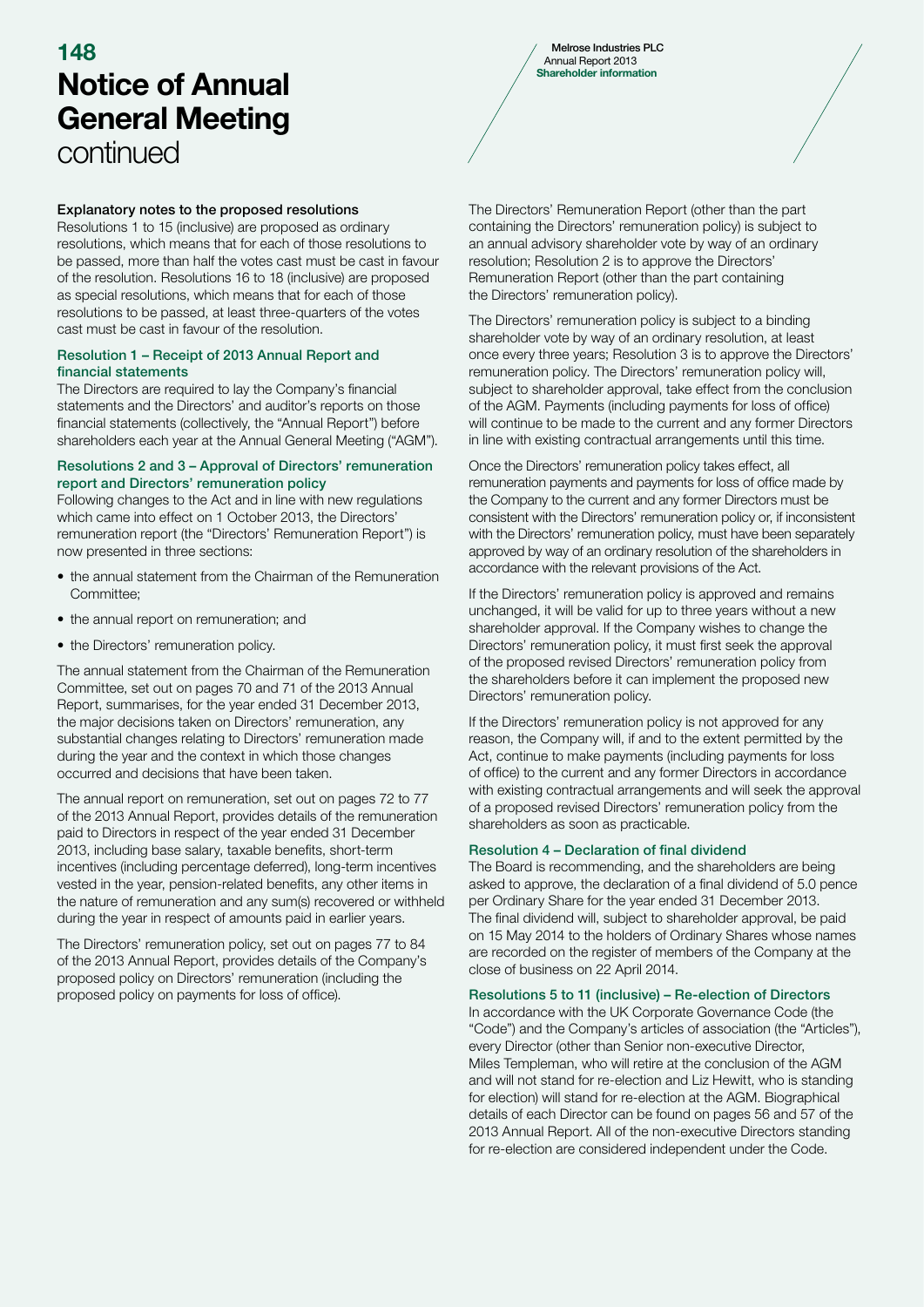Melrose Industries PLC<br>
Annual Report 2013 Shareholder information

Strategic Report

**Strategic Report** 

Governance

Governance

#### Resolution 12 – Election of a Director

In accordance with the Articles, Liz Hewitt is standing for election as a Director of the Company following her appointment to the Board on 8 October 2013. She is currently a non-executive Director of Novo Nordisk A/S and Synergy Health plc and is an external member of the House of Lords Audit Committee. Biographical details for Liz Hewitt can be found on page 57 of the 2013 Annual Report.

#### Resolution 13 – Re-appointment of auditor

The Company is required to appoint auditors at each general meeting at which accounts are laid before shareholders, to hold office until the next such meeting.

The Audit Committee has reviewed the effectiveness, performance, independence and objectivity of the existing external auditor, Deloitte LLP, on behalf of the Board, and concluded that the external auditor was in all respects effective.

This resolution proposes the re-appointment of Deloitte LLP until the conclusion of the next AGM.

#### Resolution 14 – Authority to agree auditor's remuneration

This resolution authorises the Directors, in accordance with standard practice, to negotiate and agree the remuneration of the auditor. In practice, the Audit Committee will consider and approve the remuneration of the auditor on behalf of the Board.

#### Resolution 15 – Authority to allot shares

This resolution seeks shareholder approval to grant the Directors the authority to allot shares in the Company, or to grant rights to subscribe for or convert any securities into shares in the Company ("Rights") pursuant to section 551 of the Act (the "Section 551 authority"). The authority contained in paragraph (A) of the resolution will be limited to an aggregate nominal amount of £422,209, being approximately one-third of the Company's issued Ordinary Share capital as at 4 April 2014.

In line with guidance issued by the Association of British Insurers, paragraph (B) of this resolution would give the Directors authority to allot shares in the Company or grant Rights in connection with a rights issue up to aggregate nominal amount of £844,418, representing approximately two-thirds of the Company's issued Ordinary Share capital as at 4 April 2014, as reduced by the aggregate nominal amount of any allotments or grants under paragraph (A) of this resolution.

The Company does not hold any shares in treasury.

If approved, the Section 551 authority shall, unless renewed, revoked or varied by the Company, expire at the end of the Company's next AGM after the resolution is passed or, if earlier, at the close of business on 30 June 2015. The exception to this is that the Directors may allot shares or grant Rights after the authority has expired in connection with an offer or agreement made or entered into before the authority expired. The Directors have no present intention to exercise the Section 551 authority.

Resolution 16 – Partial disapplication of pre-emption rights This resolution seeks shareholder approval to grant the Directors the power to allot equity securities of the Company pursuant to sections 570 and 573 of the Act (the "Section 570 and 573 power") without first offering them to existing shareholders in proportion to their existing shareholdings.

The power is limited to allotments for cash in connection with pre-emptive offers, subject to any arrangements that the Directors consider appropriate to deal with fractions and overseas requirements and otherwise for cash up to a maximum nominal value of £63,331, representing approximately 5% of the Company's issued Ordinary Share capital as at 4 April 2014, which is in accordance with the relevant guidelines for the Company.

If approved, the Section 570 and 573 power shall apply until the end of the Company's next AGM after the resolution is passed or, if earlier, until the close of business on 30 June 2015. The exception to this is that the Directors may allot equity securities after the power has expired in connection with an offer or agreement made or entered into before the power expired. The Directors have no present intention to exercise the Section 570 and 573 power.

#### Resolution 17 – Authority to purchase own shares

This resolution seeks shareholder approval to grant the Company the authority to purchase its own shares pursuant to sections 693 and 701 of the Act.

This authority is limited to an aggregate maximum number of 107,176,133 Ordinary Shares, representing 10% of the Company's issued Ordinary Share capital as at 4 April 2014.

The maximum price which may be paid for an Ordinary Share will be an amount which is not more than the higher of (i) 5% above the average of the middle market quotation for an Ordinary Share as derived from the Daily Official List of the London Stock Exchange for the five business days immediately preceding the day on which the Ordinary Share is purchased; and (ii) the higher of the price of the last independent trade and the highest current independent bid on the trading venue where the purchase is carried out (in each case, exclusive of expenses).

If approved, the authority shall, unless varied, revoked or renewed, expire at the end of the Company's next AGM after the resolution is passed or, if earlier, at the close of business on 30 June 2015. The Directors have no present intention of exercising all or any of the powers conferred by this resolution and will only exercise their authority if it is in the interests of shareholders generally.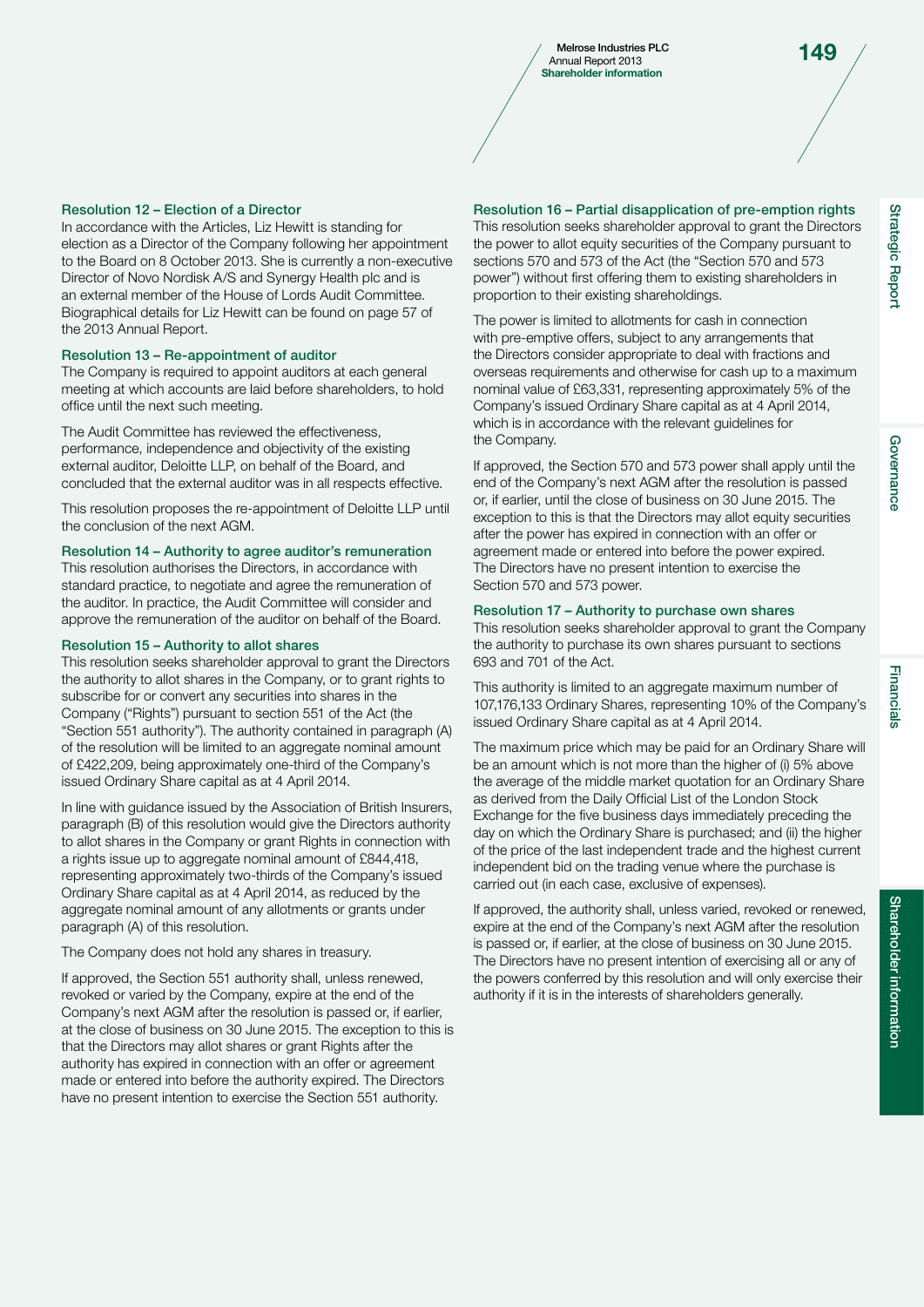# Notice of Annual General Meeting continued  $\sim$  150 Melrose Industries PLC

# Resolution 18 – Notice period for general meetings other than AGMs

This resolution seeks shareholder approval to allow the Company to continue to call general meetings (other than AGMs) on 14 clear days' notice. In accordance with the Companies (Shareholders' Rights) Regulations 2009, the notice period required for general meetings of the Company is 21 days unless shareholders approve a shorter notice period (subject to a minimum period of 14 clear days). AGMs will continue to be held on at least 21 clear days' notice.

The approval will be effective until the Company's next AGM, when it is intended that a similar resolution will be proposed. In accordance with the Act, the Company must make a means of electronic voting available to all shareholders for that meeting in order to be able to call a general meeting on less than 21 clear days' notice.

# Explanatory notes as to the proxy, voting and attendance procedures at the Annual General Meeting

- 1. The holders of Ordinary Shares in the Company are entitled to attend the Annual General Meeting and are entitled to vote. A member entitled to attend and vote may appoint a proxy to exercise all or any of their rights to attend, speak and vote at a general meeting of the Company. Such a member may appoint more than one proxy, provided that each proxy is appointed to exercise the rights attached to different shares. A proxy need not be a member of the Company.
- 2. A form of proxy is enclosed with this notice. To be effective, a form of proxy must be completed and returned, together with any power of attorney or authority under which it is completed or a certified copy of such power or authority, so that it is received by the Company's registrars at the address specified on the form of proxy not less than 48 hours (excluding any part of a day that is not a working day) before the stated time for holding the meeting. Returning a completed form of proxy will not preclude a member from attending the meeting and voting in person.
- 3. Any person to whom this notice is sent who is a person nominated under section 146 of the Act to enjoy information rights (a "Nominated Person") may, under an agreement between him and the shareholder by whom he was nominated, have a right to be appointed (or to have someone else appointed) as a proxy for the Annual General Meeting. If a Nominated Person has no such proxy appointment right or does not wish to exercise it, he may, under any such agreement, have a right to give instructions to the shareholder as to the exercise of voting rights. The statement of the rights of shareholders in relation to the appointment of proxies in paragraphs 1 and 2 above does not apply to Nominated Persons. The rights described in paragraphs 1 and 2 can only be exercised by ordinary shareholders of the Company.

4. To be entitled to attend and vote at the Annual General Meeting (and for the purposes of the determination by the Company of the number of votes they may cast), members must be entered on the Company's register of members by 6.00pm on 9 May 2014 (or, in the event of an adjournment, on the date which is two days before the time of the adjourned meeting). Changes to entries on the register of members after this time shall be disregarded in determining the rights of any person to attend or vote at the meeting.

- 5. As at 4 April 2014, the Company's issued share capital consists of 1,071,761,339 Ordinary Shares of 13/110 pence each, carrying one vote each, 15,759,880 B shares of 47 pence each, with limited voting rights and 757,503,886 C Deferred shares of 0.00001 pence each, without voting rights.
- 6. CREST members who wish to appoint a proxy or proxies through the CREST electronic proxy appointment service may do so by using the procedures described in the CREST Manual. CREST Personal Members or other CREST sponsored members, and those CREST members who have appointed a service provider(s), should refer to their CREST sponsor or voting service provider(s), who will be able to take the appropriate action on their behalf.
- 7. In order for a proxy appointment or instruction made using the CREST service to be valid, the appropriate CREST message (a "CREST Proxy Instruction") must be properly authenticated in accordance with Euroclear UK & Ireland Limited's specifications, and must contain the information required for such instruction, as described in the CREST Manual (available via www.euroclear.com). The message, regardless of whether it constitutes the appointment of a proxy or is an amendment to the instruction given to a previously appointed proxy, must in order to be valid be transmitted so as to be received by the issuer's agent (ID RA19) by 11.00am on 9 May 2014. For this purpose, the time of receipt will be taken to be the time (as determined by the time stamp applied to the message by the CREST Application Host) from which the issuer's agent is able to retrieve the message by enquiry to CREST in the manner prescribed by CREST. After this time any change of instructions to proxies appointed through CREST should be communicated to the appointee through other means.